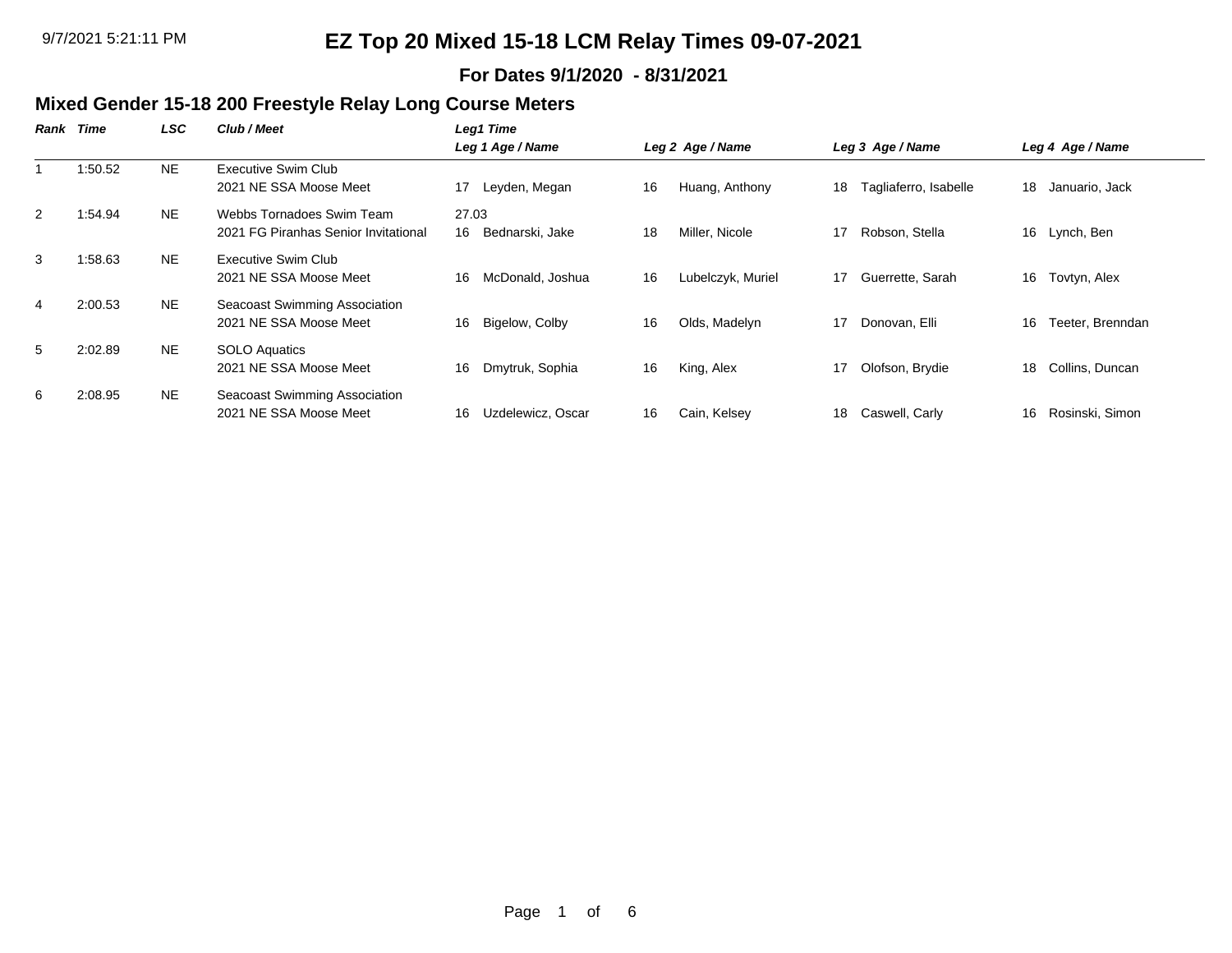### **For Dates 9/1/2020 - 8/31/2021**

#### **Mixed Gender 15-18 400 Freestyle Relay Long Course Meters**

|                | Rank Time | <b>LSC</b> | Club / Meet                                                                   | Leg1 Time<br>Leg 1 Age / Name            |    | Leg 2 Age / Name        |    | Leg 3 Age / Name   |    | Leg 4 Age / Name    |
|----------------|-----------|------------|-------------------------------------------------------------------------------|------------------------------------------|----|-------------------------|----|--------------------|----|---------------------|
| $\overline{1}$ | 3:39.52   | VA         | <b>Tide Swimming</b><br>2021 FL ISCA Summer Senior Blast                      | 55.47<br>17 Wilson, Kayla                | 16 | Mamaril, Colin          | 18 | Tadder, Samantha   |    | 18 Hillery, Ryan    |
| $\overline{2}$ | 3:42.14   | MD         | North Baltimore Aquatic Club<br>2021 FL ISCA International Senior<br>Meet     | 52.64<br>Branon, Ryan<br>17 <sup>2</sup> | 16 | Belbot, Maggie          | 17 | Schere, Fiona      | 18 | Calderon, Lucas     |
| 3              | 3:42.48   | VA         | Coast Guard Blue Dolphins<br>2021 FL ISCA International Senior<br>Meet        | 57.92<br>16 Hanson, Wyllo                | 17 | Parsons, Sam            | 17 | Tankard, Kyleigh   | 18 | Franklin, Alexander |
| $\overline{a}$ | 3:42.54   | CT         | Cheshire Y Sea Dog Swim Club<br>2021 FL ISCA Summer Senior Blast              | 54.13<br>18 Zellner, Joey                | 18 | Tyler, Ali              | 18 | Murphy, Sophie     | 18 | Mitchill, Andrew    |
| 5              | 3:44.28   | <b>PV</b>  | Mason Makos Swim Team<br>2021 FL ISCA Summer Senior Blast                     | 53.71<br>17 Evers, Graham                | 16 | Lim, Catherine          |    | 17 Dyson, Owen     |    | 15 Craig, Ava       |
| 6              | 3:44.37   | MD         | Eagle Swim Team Inc.<br>2021 FL ISCA International Senior<br>Meet             | 53.17<br>18 Bitz, Colin                  | 16 | Cherches, Alan          | 17 | Dopson, Mia Burke  |    | 18 Ghine, Dani      |
| $\overline{7}$ | 3:45.41   | <b>PV</b>  | Occoquan Swimming Inc<br>2021 FL ISCA Summer Senior Blast                     | 54.56<br>17<br>Hochard, Joshua           | 18 | Daniel, Abby            | 17 | Huffman, Benjamin  | 17 | Cornwell, Jamie     |
| 8              | 3:46.84   | VA         | Old Dominion Aquatic Club<br>2021 FL ISCA International Senior<br>Meet        | 52.43<br>18 Roberts, Zane                | 18 | Johnson, Blake          | 17 | Maher, Anna Cate   | 15 | Faulkner, Bree      |
| 9              | 3:46.89   | MD         | Eagle Swim Team Inc.<br>2021 FL ISCA International Senior<br>Meet             | 53.89<br>15 Greene, Drew                 | 17 | Sukeena, Nate           | 17 | Volk, Alexandra    | 17 | McNerney, Danielle  |
| 10             | 3:47.43   | MA         | South Jersey Aquatic Club<br>2021 FL ISCA International Senior<br>Meet        | 53.20<br>17 Washart, Shane               | 16 | Jones, Tanner           | 16 | McHale, Alyssa     | 17 | Palmer, Lydia       |
| 11             | 3:47.75   | <b>VA</b>  | <b>Coast Guard Blue Dolphins</b><br>2021 FL ISCA International Senior<br>Meet | Sere, Justin<br>15                       | 17 | Ellington, Ann Chappell | 16 | Marstellar, Isabel | 18 | Crisci, Aidan       |
| 12             | 3:48.50   | MD         | North Baltimore Aquatic Club<br>2021 FL ISCA International Senior<br>Meet     | 53.38<br>16 Merani, Ryan                 | 17 | McKenna, Kacey          | 16 | Kamdin, Sam        | 16 | Smith, Amber        |
| 13             | 3:49.01   | VA         | Quest Swimming<br>2021 FL ISCA International Senior<br>Meet                   | 54.74<br>18 Rogness, Corey               | 16 | Dodd, Allison           | 16 | Bridgman, Riley    | 16 | Yeomans, Josiah     |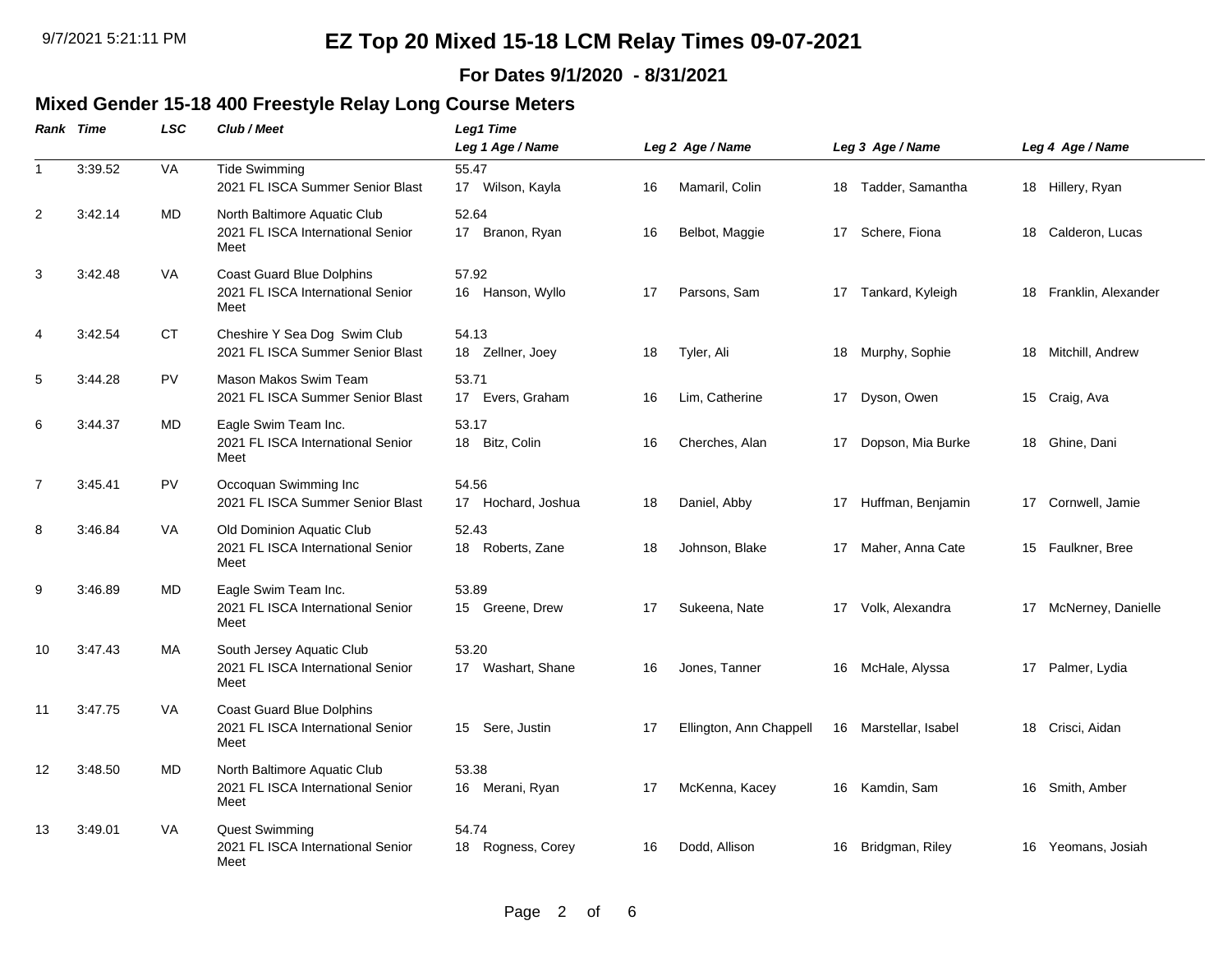### **For Dates 9/1/2020 - 8/31/2021**

| 14 | 3:54.70 | СT             | <b>Bulldog Swimming</b><br>2021 FL ISCA Summer Senior Blast            | 53.38<br>Bijleveld, Lukas<br>17 | 17 | Chaston, Gareth      | 15 | Bijleveld, Luna     | 17 | O'Connor, Katie     |
|----|---------|----------------|------------------------------------------------------------------------|---------------------------------|----|----------------------|----|---------------------|----|---------------------|
| 15 | 3:55.14 | <b>VA</b>      | Old Dominion Aquatic Club<br>2021 FL ISCA International Senior<br>Meet | 55.13<br>Gavin, Cooper<br>17    | 18 | Hronek, Russell      | 16 | Henry, Emma         | 16 | Moorman, Riley      |
| 16 | 3:55.20 | <b>VA</b>      | <b>Quest Swimming</b><br>2021 FL ISCA International Senior<br>Meet     | 55.05<br>Hufford, Ryan<br>15    | 17 | Duren, Matt          | 18 | McCallie, Sydney    | 18 | Dyer, Ashley        |
| 17 | 3:56.72 | N <sub>l</sub> | Fairport Area Swim Team<br>2021 FL ISCA Summer Senior Blast            | 59.12<br>Worrall, Alexis<br>18  | 16 | Palmer, Alex         | 16 | Guilfoil, Ella      | 17 | Vasta, Myles        |
| 18 | 3:57.99 | <b>VA</b>      | SwimRVA<br>2021 FL ISCA International Senior<br>Meet                   | 57.07<br>16<br>Mortimer, Bryce  | 16 | Killen, Ala          | 15 | Hollinger, Jace     | 16 | Ferguson, Mackenzie |
| 19 | 3:58.23 | <b>MA</b>      | South Jersey Aquatic Club<br>2021 FL ISCA Summer Senior Blast          | 55.93<br>Dold, Aidan<br>17      | 17 | Schwartz, Dov        | 17 | Merch, Ang          | 17 | Roma, Isabella      |
| 20 | 3:58.64 | <b>VA</b>      | SwimRVA<br>2021 FL ISCA Summer Senior Blast                            | 55.72<br>Hollinger, Jace<br>15  | 16 | Ragsdale, Ann-sidney | 17 | Brock-Turner, Eliza | 18 | Everett, Darl       |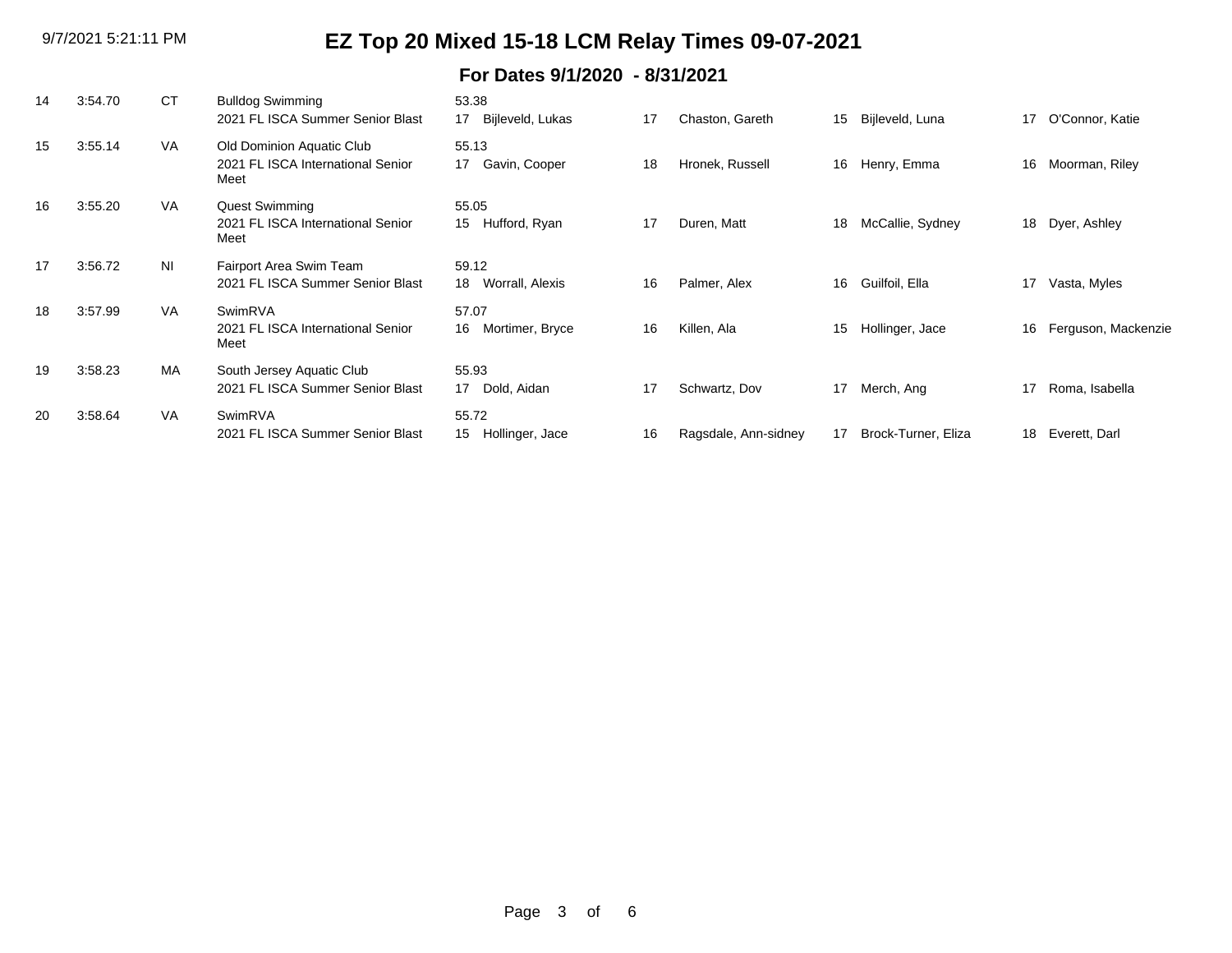### **For Dates 9/1/2020 - 8/31/2021**

### **Mixed Gender 15-18 200 Medley Relay Long Course Meters**

| Rank           | Time    | LSC       | Club / Meet                                                       | Leg1 Time                        |    |                   |    |                      |    |                            |
|----------------|---------|-----------|-------------------------------------------------------------------|----------------------------------|----|-------------------|----|----------------------|----|----------------------------|
|                |         |           |                                                                   | Leg 1 Age / Name                 |    | Leg 2 Age / Name  |    | Leg 3 Age / Name     |    | Leg 4 Age / Name           |
|                | 1:55.23 | <b>NE</b> | Phoenix Swimming<br>2021 FG Piranhas Senior Invitational          | 31.24<br>16<br>Amuan, Malia      | 15 | Topi, David       | 18 | Bartolomucci, Andrew | 16 | Chokureva, Michaela        |
| $\overline{2}$ | 2:01.54 | <b>NE</b> | <b>Phoenix Swimming</b><br>2021 FG Piranhas Senior Invitational   | 31.90<br>Charlat, Jenna<br>17    | 18 | Bielecki, Alex    | 15 | Dion, Josh           | 17 | Patch, Kenzie              |
| 3              | 2:09.14 | <b>NE</b> | Webbs Tornadoes Swim Team<br>2021 FG Piranhas Senior Invitational | 36.19<br>16<br>Hartshorn, Hannah | 16 | Lynch, Ben        | 16 | Bednarski, Jake      | 18 | Prosky Gilbert, Mary Kelly |
| 4              | 2:09.31 | <b>NE</b> | YMCA of Greater Nashua Storm<br>2021 NE SSA Moose Meet            | Jewett, Cambria<br>15            | 15 | Jewett, Dylan     | 15 | Wilson, Braelyn      |    | 15 Fung, Dylan             |
| 5              | 2:20.33 | <b>NE</b> | YMCA of Greater Nashua Storm<br>2021 NE SSA Moose Meet            | Helmer, Noah<br>17               | 16 | Daily, Hunter     | 16 | Emanuele, Olivia     | 17 | Strimling, Julia           |
| 6              | 2:20.93 | <b>NE</b> | <b>Executive Swim Club</b><br>2021 NE SSA Moose Meet              | Bradsher-Behra, Dylan<br>16      | 16 | Lubelczyk, Muriel | 16 | Wang, Joseph         | 18 | Shusta, Olivia             |
| 7              | 2:25.74 | <b>NE</b> | Seacoast Swimming Association<br>2021 NE SSA Moose Meet           | Cain, Kelsey<br>16               | 16 | Olds, Madelyn     | 16 | Rosinski, Simon      | 16 | Teeter, Brenndan           |
| 8              | 2:31.04 | <b>NE</b> | Seacoast Swimming Association<br>2021 NE SSA Moose Meet           | Caswell, Carly<br>18             | 16 | Dey, Jishnu       | 16 | Bigelow, Colby       | 18 | Donahue, Megan             |
| 9              | 2:35.39 | <b>NE</b> | Seacoast Swimming Association<br>2021 NE SSA Moose Meet           | 16<br>Dugmore, Liam              | 16 | Uzdelewicz, Oscar | 17 | Houghton, Abbey      | 16 | Tracey, Olivia             |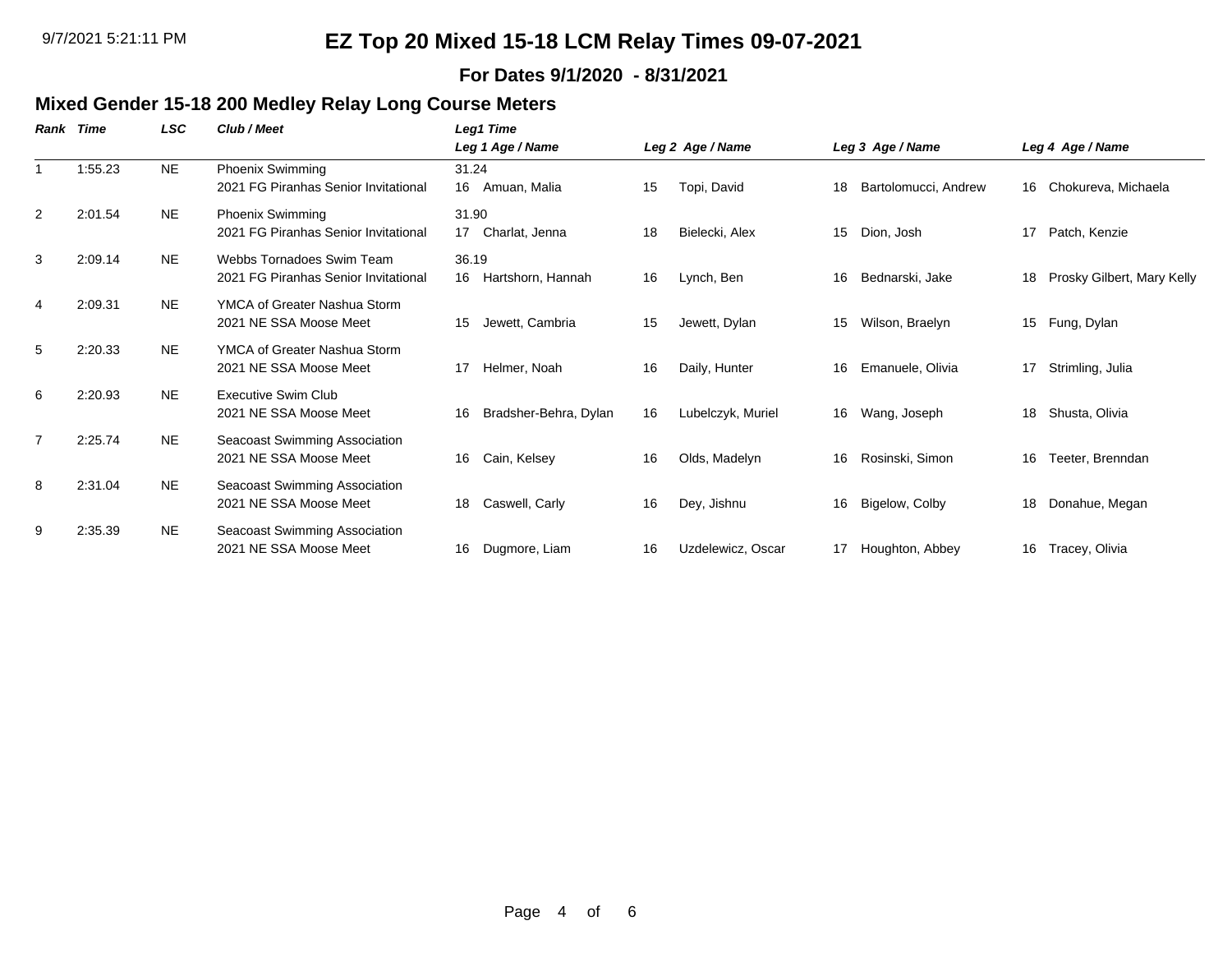### **For Dates 9/1/2020 - 8/31/2021**

### **Mixed Gender 15-18 400 Medley Relay Long Course Meters**

|                | Rank Time | <b>LSC</b> | Club / Meet                                                                   | Leg1 Time<br>Leg 1 Age / Name  |    | Leg 2 Age / Name |    | Leg 3 Age / Name |    | Leg 4 Age / Name       |
|----------------|-----------|------------|-------------------------------------------------------------------------------|--------------------------------|----|------------------|----|------------------|----|------------------------|
| $\mathbf{1}$   | 4:03.07   | VA         | <b>Tide Swimming</b><br>2021 FL ISCA Summer Senior Blast                      | 1:03.41<br>17 Wilson, Kayla    | 18 | Tadder, Samantha |    | 17 Temme, Ashton |    | 18 Hillery, Ryan       |
| $\overline{2}$ | 4:04.67   | VA         | <b>Coast Guard Blue Dolphins</b><br>2021 FL ISCA International Senior<br>Meet | 58.30<br>17 Whetstine, Clayton | 16 | Liang, Daniel    | 17 | Tankard, Kyleigh |    | 16 Hanson, Wyllo       |
| 3              | 4:05.36   | MD         | North Baltimore Aquatic Club<br>2021 FL ISCA International Senior<br>Meet     | 1:04.71<br>16 Koff, Mabel      | 16 | Merani, Ryan     | 16 | Belbot, Maggie   | 17 | Branon, Ryan           |
| $\overline{4}$ | 4:08.60   | MD         | Eagle Swim Team Inc.<br>2021 FL ISCA International Senior<br>Meet             | 58.27<br>18 Bitz, Colin        | 16 | Cherches, Alan   |    | 18 Ghine, Dani   | 17 | Dopson, Mia Burke      |
| 5              | 4:09.56   | MD         | Eagle Swim Team Inc.<br>2021 FL ISCA International Senior<br>Meet             | 1:00.54<br>18 Wilson, Brandon  | 17 | Sukeena, Nate    | 17 | Macmullan, Kira  |    | 17 McNerney, Danielle  |
| 6              | 4:11.45   | VA         | <b>Quest Swimming</b><br>2021 FL ISCA International Senior<br>Meet            | 1:07.45<br>16 Dodd, Allison    | 18 | Menninger, Jason |    | 17 Dean, Blakely |    | 16 Schorr, Sophia      |
| 7              | 4:12.11   | MD         | North Baltimore Aquatic Club<br>2021 FL ISCA International Senior<br>Meet     | 1:05.90<br>15 Black, Grace     | 16 | Schrepfer, Brody | 16 | Smith, Amber     |    | 18 Calderon, Lucas     |
| 8              | 4:12.17   | CT         | Cheshire Y Sea Dog Swim Club<br>2021 FL ISCA Summer Senior Blast              | 1:07.09<br>17 Crowley, Tahlia  | 17 | Chen, Eddy       | 15 | Barto, Julia     |    | 18 Adlianitski, Martin |
| 9              | 4:13.47   | NE.        | <b>Greenwood Swimming</b><br>2021 FL ISCA International Senior<br>Meet        | 1:06.91<br>17 Song, Chloe      | 17 | Fournier, Nick   | 18 | Folger, Sam      | 16 | Witkus, Amanda         |
| 10             | 4:14.37   | MA         | Nittany Lion Aquatic Club<br>2021 FL ISCA Summer Senior Blast                 | 1:36.21<br>16 Castro, Jade     | 16 | Erdley, Shawn    | 16 | Blake, Teddy     |    | 15 McCool, Kiaha       |
| 10             | 4:14.37   | VA         | <b>Tide Swimming</b><br>2021 FL ISCA Summer Senior Blast                      | 1:07.38<br>18 Knepper, Sophie  | 18 | Spain, Noah      | 16 | Dinunzio, Bobby  |    | 16 Knapp, Sophia       |
| 12             | 4:14.62   | MA         | South Jersey Aquatic Club<br>2021 FL ISCA International Senior<br>Meet        | 1:03.04<br>17 Washart, Shane   | 17 | Short, Nick      | 16 | Zane, Abby       | 17 | Palmer, Lydia          |
| 13             | 4:14.84   | VA         | Quest Swimming<br>2021 FL ISCA International Senior<br>Meet                   | 58.99<br>17 Duren, Matt        | 16 | Bridgman, Riley  |    | 17 Watson, Eric  |    | 18 Dyer, Ashley        |